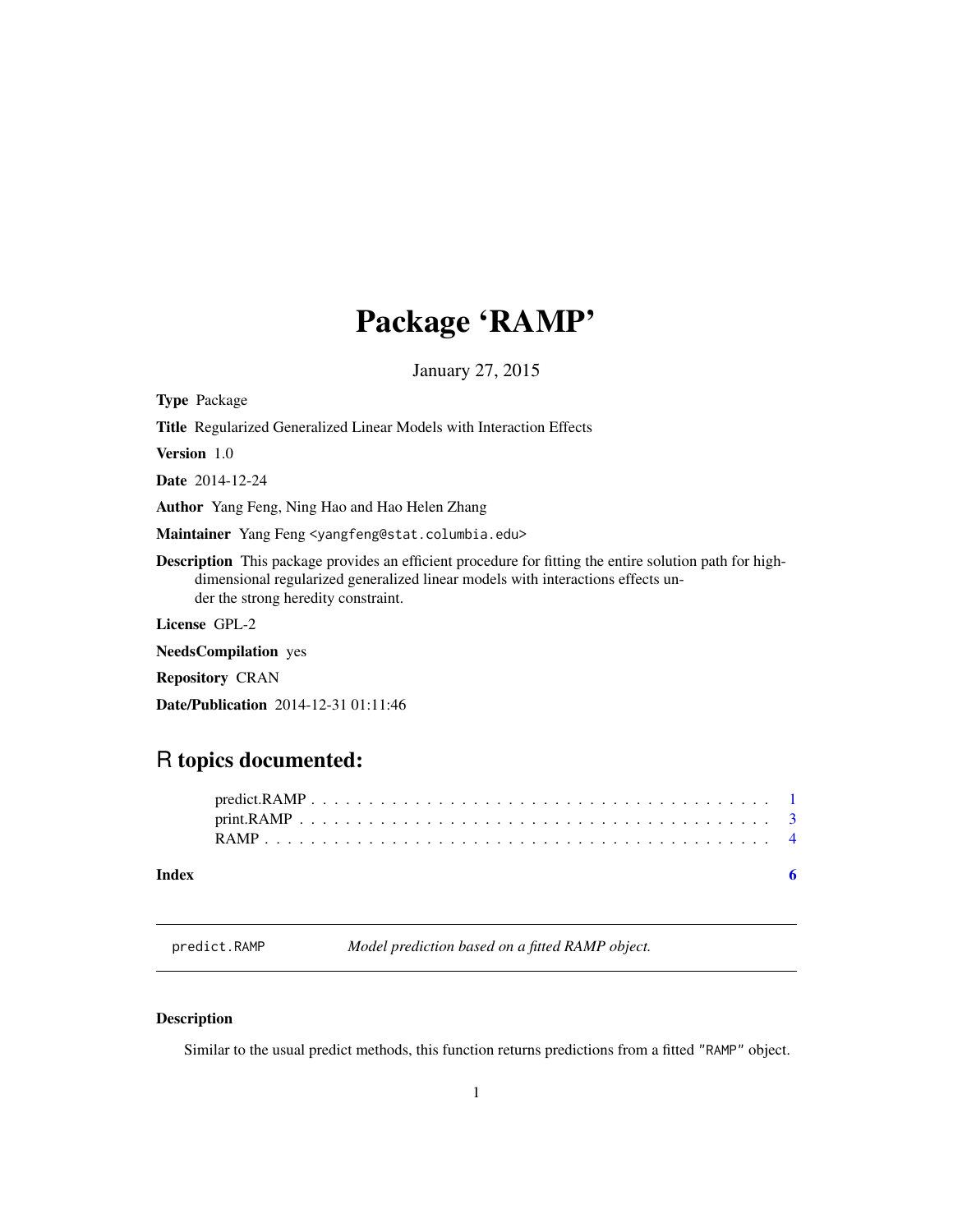#### <span id="page-1-0"></span>Usage

```
## S3 method for class 'RAMP'
predict(object, newdata = NULL, type = c("link", "response", "class"),
allpath = FALSE, ...)
```
#### Arguments

| object   | Fitted "RAMP" model object.                                                                                                                                                                                                                                                                                                                                                                                                                                                                      |
|----------|--------------------------------------------------------------------------------------------------------------------------------------------------------------------------------------------------------------------------------------------------------------------------------------------------------------------------------------------------------------------------------------------------------------------------------------------------------------------------------------------------|
| newdata  | Matrix of new values for x at which predictions are to be made, without the<br>intercept term.                                                                                                                                                                                                                                                                                                                                                                                                   |
| type     | Type of prediction required. Type "response" gives the fitted values for "gaussian",<br>fitted probabilities for "binomial", fitted mean for "poisson", and the fitted<br>relative risk for "cox". Type "link" returns the linear predictors for "binomial",<br>"poisson" and "cox" models; for "gaussian" models it is equivalent to type<br>"response". Type "class" applies only to "binomial" models, and produces<br>the class label corresponding to the maximum probability (0-1 labels). |
| allpath  | allpath $= T$ will output all the predictions on the solution path. allpath $=$ FALSE<br>will only output the one the criterion selected in the "RAMP" object.                                                                                                                                                                                                                                                                                                                                   |
| $\cdots$ | Not used. Other arguments to predict.                                                                                                                                                                                                                                                                                                                                                                                                                                                            |

#### Value

The object returned depends on type.

#### Author(s)

Yang Feng, Ning Hao and Hao Helen Zhang.

#### See Also

[RAMP](#page-3-1)

#### Examples

```
set.seed(0)
n = 500
p = 100 #Can be changed to a much larger number say 100000
x = matrix(rnorm(2*n*p), 2*n, p)eta = 1 * x[,1] + 2 * x[,3] + 3*x[,6] + 4*x[,1]*x[,3] + 5*x[,1]*x[,6]
y = eta + rnorm(2*n)xtr = x[1:n, ]ytr = y[1:n]xte = x[(n+1):(2*n), ]yte = y[(n+1):(2*n)]
fit1 = RAMP(xtr, ytr)ypred = predict(fit1,xte)
```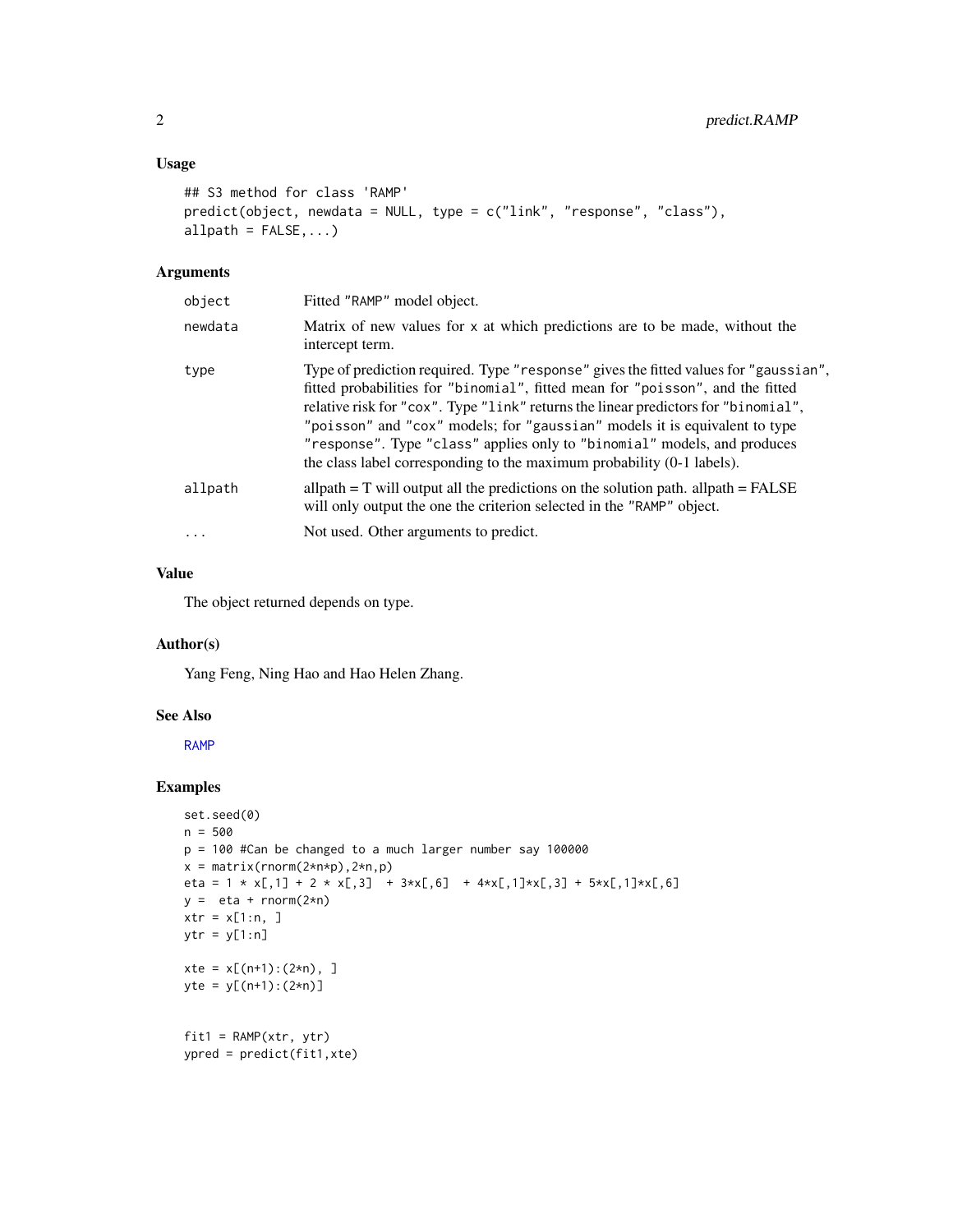```
####binary prediction
y = rbinom(2*n, 1, 1/(1+exp(-eta)))
xtr = x[1:n, ]ytr = y[1:n]
xte = x[(n+1):(2*n), ]yte = y[(n+1):(2*n)]
fit2 = RAMP(xtr, ytr,family='binomial')
ypred = predict(fit2,xte,type='class')
mean(ypred!=yte) ##classification error on the test set
ypred = predict(fit2,type='class')
mean(ypred!=ytr) ##classification error on the training set
```
print.RAMP *Result summary of a fitted RAMP object.*

#### Description

Similar to the usual print methods, this function summarize results from a fitted "RAMP" object.

#### Usage

## S3 method for class 'RAMP'  $print(x, digits = max(3, getOption("digits") - 3),...)$ 

#### Arguments

| X       | Fitted "RAMP" model object.                                     |
|---------|-----------------------------------------------------------------|
| digits  | The number of significant digits for the coefficient estimates. |
| $\cdot$ | Not used. Other arguments to predict.                           |

#### Value

No value is returned.

#### Author(s)

Yang Feng, Ning Hao and Hao Helen Zhang.

#### See Also

[RAMP](#page-3-1)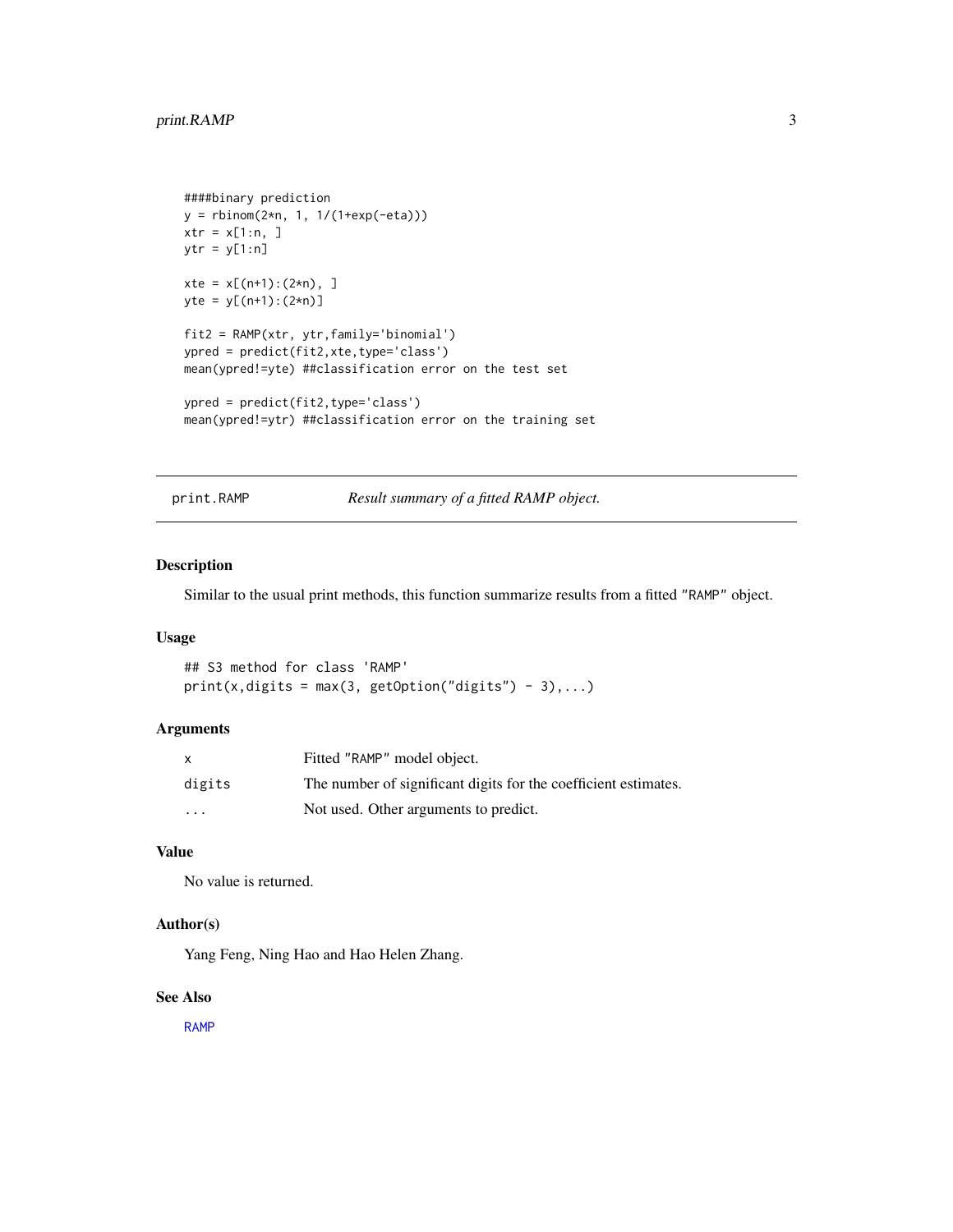<span id="page-3-0"></span>4 RAMP

<span id="page-3-1"></span>RAMP *Regularization Algorithm under Marginality Principle (RAMP) for high dimensional generalized quadratic regression.*

#### Description

RAMP

#### Usage

```
RAMP(X, y, family = "gaussian", penalty = "LASSO", gamma, inter = TRUE,
eps = 1e-15, tune = "EBIC", lam.list, lambda.min.ratio, max.iter = 100,
max.num, n.lambda = 100, ebic.gamma = 1, refit = TRUE, trace = FALSE)
```
#### Arguments

| X                | input matrix, of dimension nobs x nyars; each row is an observation vector.                                                                                                                                                                                        |
|------------------|--------------------------------------------------------------------------------------------------------------------------------------------------------------------------------------------------------------------------------------------------------------------|
| У                | response variable, of dimension nobs x 1. non-negative counts for family="poisson",<br>binary for family="binomial".                                                                                                                                               |
| family           | response type. Default is "gaussian".                                                                                                                                                                                                                              |
| penalty          | Currently, only LASSO is implemented.                                                                                                                                                                                                                              |
| gamma            | concavity parameter. Experimental feature.                                                                                                                                                                                                                         |
| inter            | whether to select interaction effects. Default is TRUE.                                                                                                                                                                                                            |
| eps              | the precision used to test the convergence. Default is 1e-15.                                                                                                                                                                                                      |
| tune             | tuning parameter selection method. "AIC", "BIC" and "EBIC" are available<br>options. Default is EBIC.                                                                                                                                                              |
| lam.list         | a user supplied $\lambda$ sequence. typical usage is to have the program compute its<br>own lambda sequence based on lambda.min.ratio and n.lambda. supplying<br>a value of $\lambda$ overrides this.                                                              |
| lambda.min.ratio |                                                                                                                                                                                                                                                                    |
|                  | optional input. smallest value for lambda, as a fraction of max. lam, the (data<br>derived) entry value. the default depends on the sample size n relative to the<br>number of variables p. if $n > p$ , the default is 0.0001. otherwise, the default is<br>0.01. |
| max.iter         | maximum number of iteration in the computation. Default is 100.                                                                                                                                                                                                    |
| max.num          | optional input. maximum number of nonzero coefficients.                                                                                                                                                                                                            |
| n.lambda         | the number of lambda values. Default is 100.                                                                                                                                                                                                                       |
| ebic.gamma       | the gamma parameter value in the EBIC criteria. Default is 1.                                                                                                                                                                                                      |
| refit            | whether to perform a MLE refit on the selected model. Default is TRUE.                                                                                                                                                                                             |
| trace            | whether to trace the fitting process. Default is FALSE.                                                                                                                                                                                                            |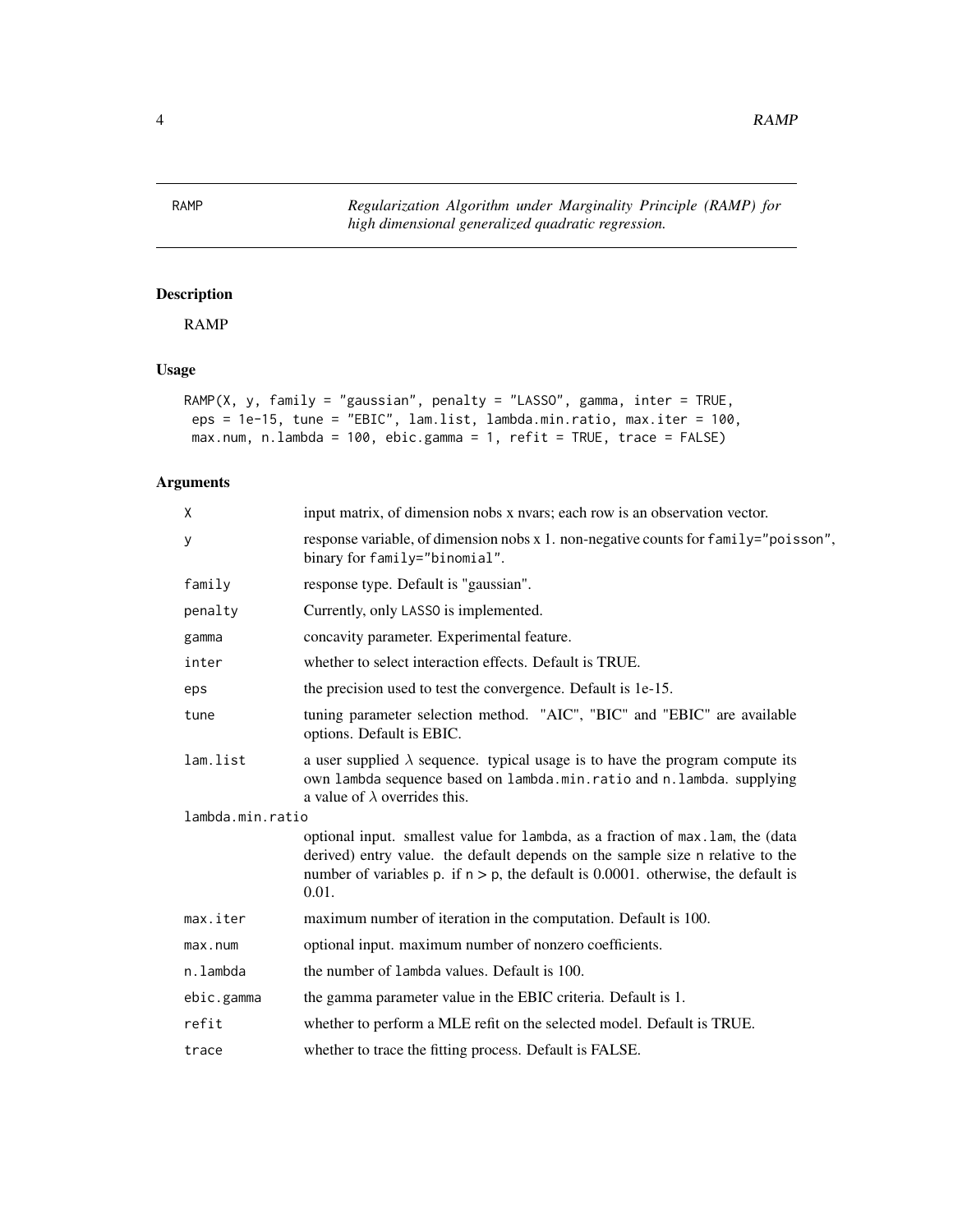#### <span id="page-4-0"></span> $RAMP$  5

#### Value

| a0   | intercept vector of length(lambda).            |
|------|------------------------------------------------|
| beta | nvar x length (lambda) matrix of coefficients. |

#### Author(s)

Yang Feng, Ning Hao and Hao Helen Zhang.

#### See Also

[predict.RAMP](#page-0-1)

#### Examples

```
set.seed(0)
n = 500
p = 100 #Can be changed to a much larger number say 100000
x = matrix(rnorm(n*p),n,p)eta = 1 * x[,1] + 2 * x[,3] + 3*x[,6] + 4*x[,1]*x[,3] + 5*x[,1]*x[,6]
y = eta + rnorm(n)fit1 = RAMP(x, y)fit1 ###examine the results
```

```
y = rbinom(n, 1, 1/(1+exp(-eta)))
fit2 = RAMP(x, y, family='binomial') ##for binary response
```